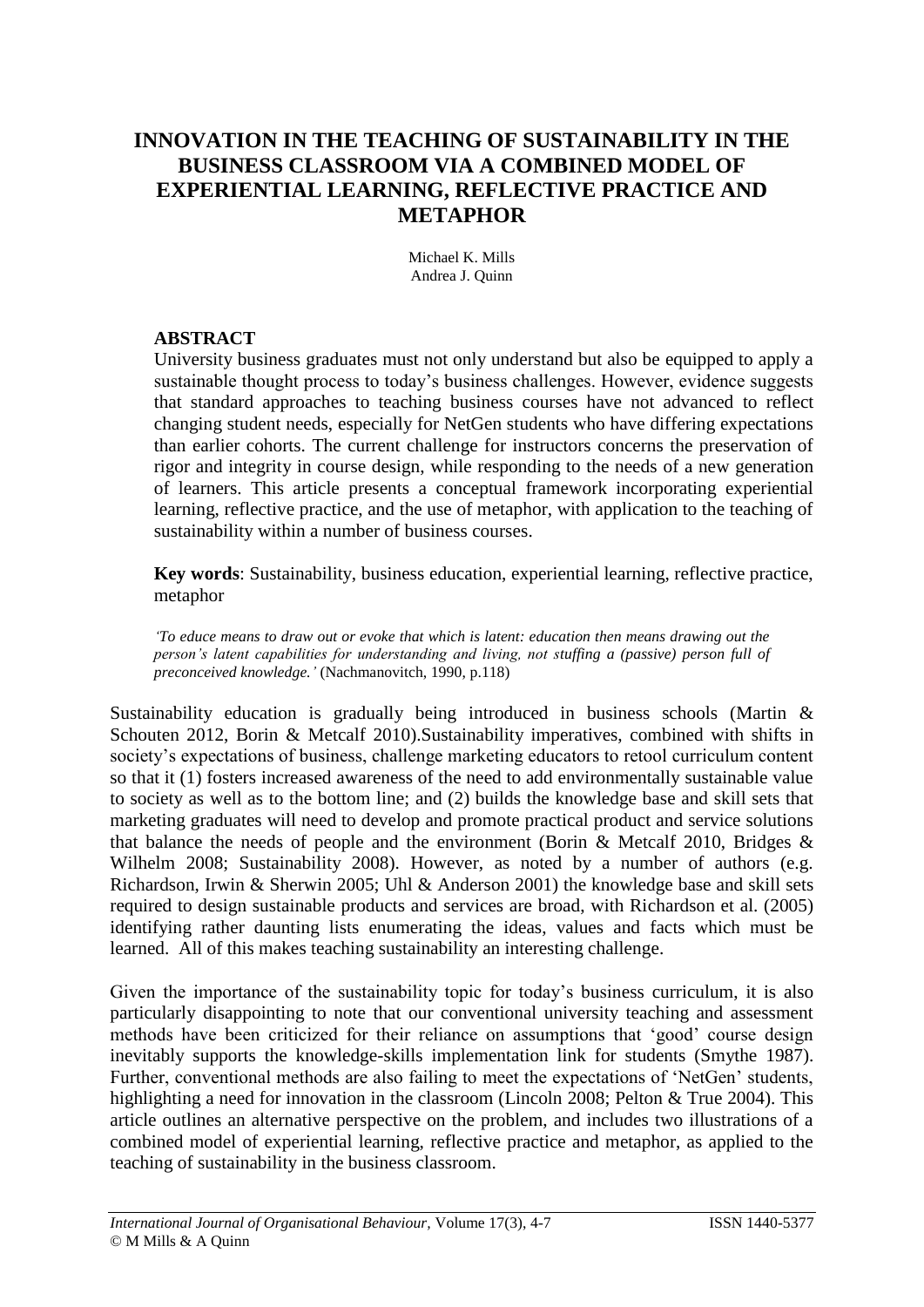As Matulich, Papp and Haytko (2008, p. 1) note, 'the new learning environment for the Net Generation should be active , collaborative, experiential, team-based, and as self paced as possible', and (2008, p. 2) 'class time is most effective for these students when it involves interactions, demonstration, and social networking' (see also Close, Dixit & Maholtra 2005). Lincoln (2008), Pelton and True (2004) and others note that if we are to effectively educate the current generation of students we must adapt our teaching tools to their needs and expectations. The question is how to adapt without trading the integrity of the learning outcomes we aspire to stimulate in students. We now discuss how a combined model of experiential learning theory, reflective practice and metaphor can be successfully applied to meet the challenges indicated above.

Experiential learning has been proposed as an effective vehicle for 1) developing cognitive skills, 2) for supporting knowledge acquisition relevant to professional contexts, and 3) for promoting self-direction in the learning process (Brookfield 1986, 1987). Experiential learning theory (ELT) (Kolb 1984) offers a framework for understanding and addressing individual learning styles by linking experience, reflection and application, where experience is transformed into generalisable knowledge and principles for action (Kolb 1984; Kolb & Kolb 2005). Kolb (1984) posits that learning is more appropriately viewed as a *process* rather than an outcome, and emphasizes the importance of a continuing cycle of self-development (Kolb 1984; Kolb & Kolb 2005).

Additionally, Kolb and others distinguish between traditional modes of instruction, usually assembled under the rubric of pedagogy, versus andragogy, or the type of instruction better suited to adult learners. That is, the prior and current experience of adult learners provides a foundation for emergent, transferable principles and practices. In Figure 1, Kolb's theory is presented as a cycle, the 'experiential learning cycle', whereby an individual engages in a *concrete experience* on which he or she *reflects* and then *conceptualizes* the experience in abstract terms as new principles on which future *action experiments* can be based. Central to the process is the capacity to examine and expand on one's experience, or, to engage in reflective practice.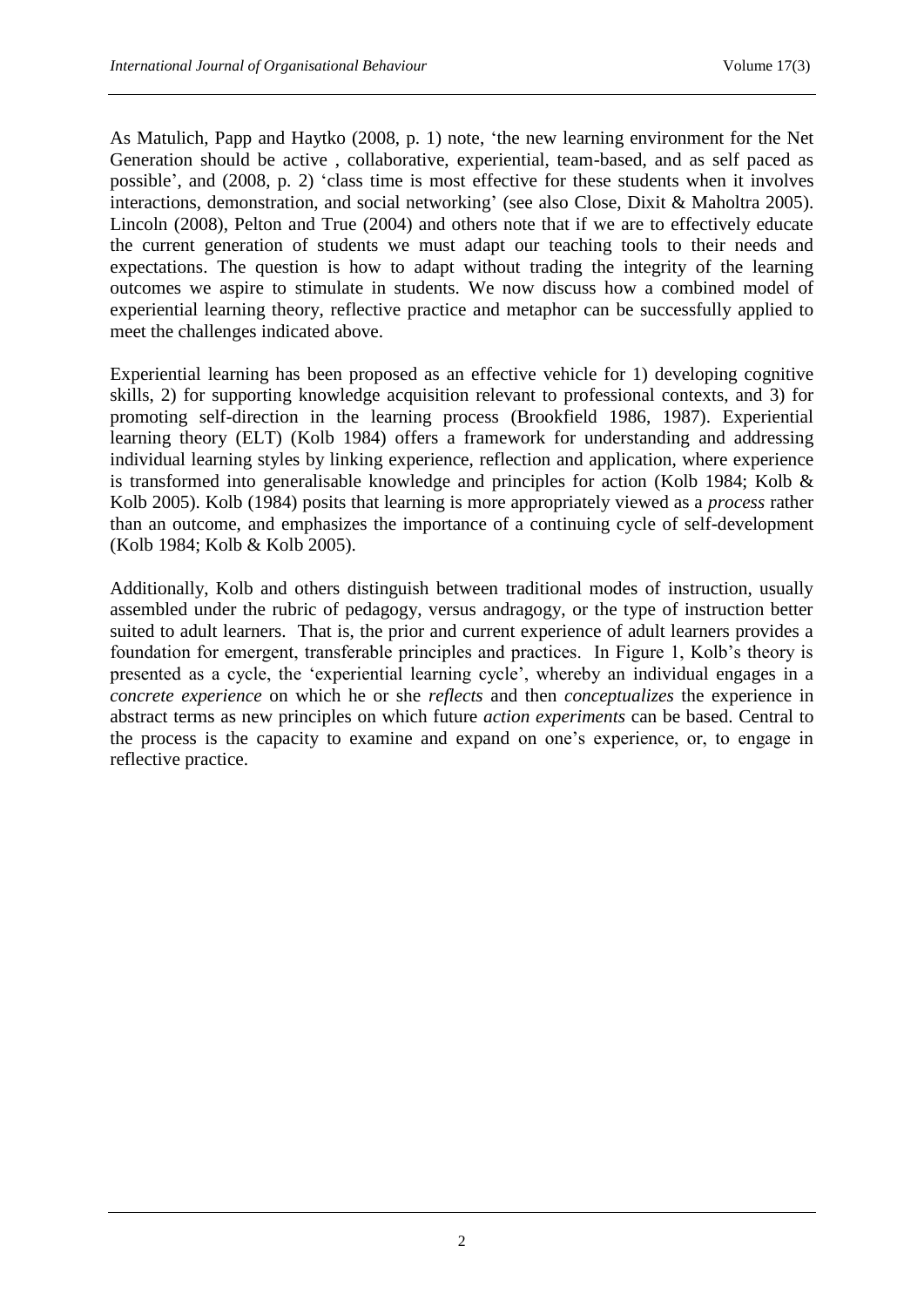

Proponents of reflective practice assert that it stimulates deep learning and awareness of the disparity between an individual's existing problem-solving ability and the capacity to independently solve more complex problems, such as those found in real world business settings (Yorke 2003). Well designed, *quality* reflective practice has been heralded as an answer to the perceived gap between formative and summative approaches in teaching and assessment (Beach 2005; Bostrom & Lassen 2006; Fernstein & Fernstein 2005), and has been suggested as a mechanism to address inconsistencies between academic performance and transfer of knowledge to real world settings (Brookfield 1986, 1987; James 2000; Kolb 1984). A persistent challenge, however, concerns the design of rigorous processes that meet the challenge of authentic learning opportunities when students access to the real world setting is necessarily limited by their 'student' status. In this paper, we present an example of how to optimize learning outcomes, based on a combination of ELT and reflective practice, when the jazz metaphor is used as an analog experience.

The jazz metaphor has an established pedigree as a tool for illustrating the complex interdependencies of the business world that call for a responsive and improvisational style of creative problem solving (Mills 2010). It has been successfully applied in a number of contexts, for example, business (c.f. Kamoche et al., 2003; Newton 2004) management education (Lengnick-Hall & Lengnick-Hall 1999), and economics (Tinari & Khandke 2002). The combination model (ELT, reflective practice, and metaphor) described here goes beyond previous studies in the literature because it demonstrates that rigorous course design does not have to be bartered in attempts to respond to the needs of NetGen learners. It therefore alleviates the problems associated with teaching and learning about sustainability and, incidentally, adds an element of fun to students' experience of the topic. Two example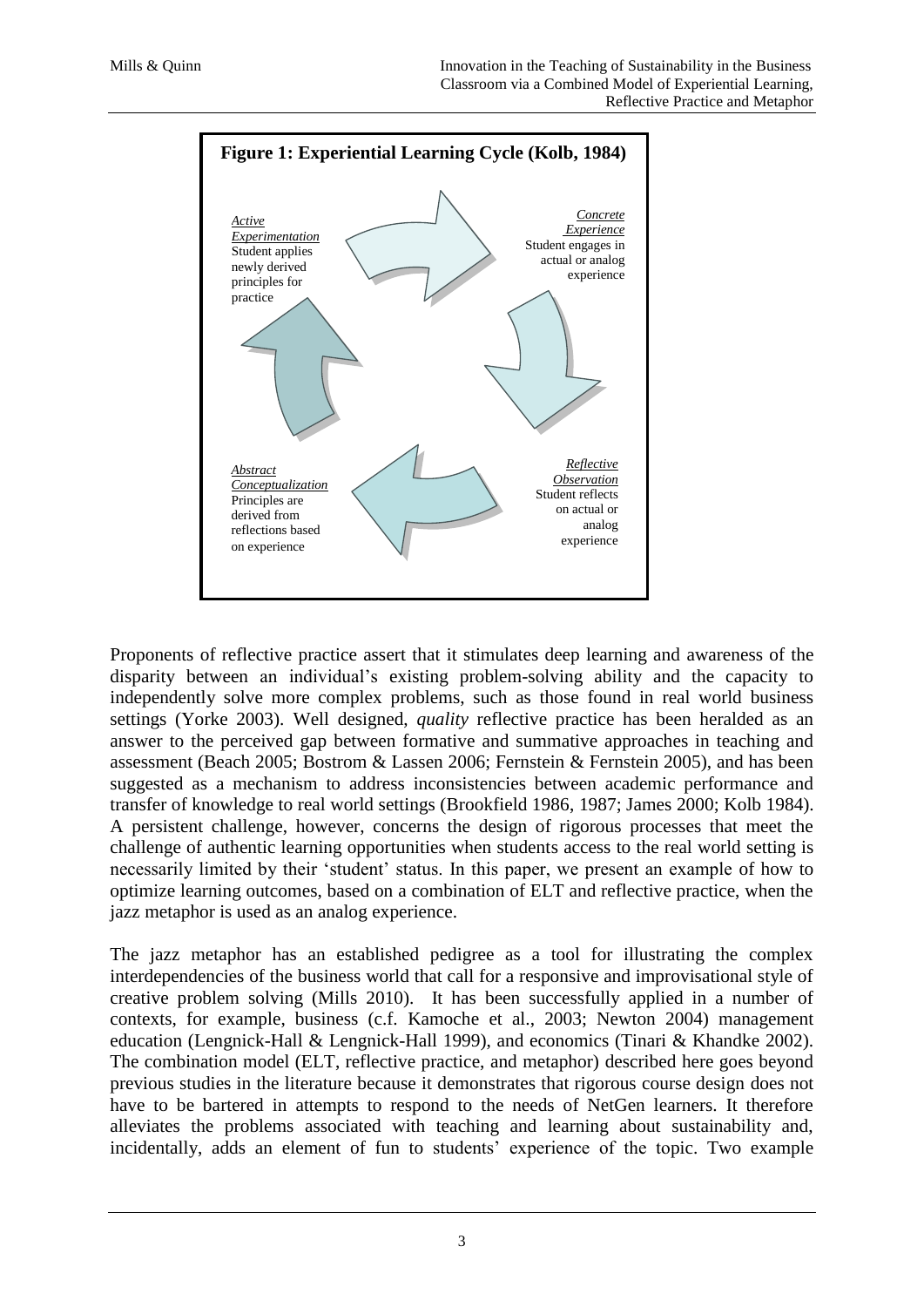activities are shown below to briefly illustrate the application and ready transferability of the approach.

### **Example Experiential Learning Activity 1: Sustainability and Jazz Role Play**

To introduce the ELT combined model approach and how students can potentially benefit from learning sustainability concepts, students are asked to imagine they are jazz band performers and to perform a role-play (c.f. Sojka & Fish 2008 on the use of role play to meet the needs of NetGen students). The class is divided into groups of five, where each student is assigned an instrument such as guitar, bass, piano, drums etc. After a brief 'rehearsal' of an easy tune provided to them, the 'band' is asked to 'play' or, in the language of jazz, to improvise for their classmates. Students are also encouraged to have some fun at this time. This first task (*Concrete Experience*) is followed by a period of guided reflection (*Reflective Observation*). That is, students in each 'band' are asked to consider the characteristics and elements they would need to include for a successful future performance. The process of 'unpacking' these elements leads students to revisit the role play in order to observe similarities between the skills demanded of an improvising jazz group and aspects of the strategic sustainability process (*Abstract Conceptualization*). Student observations are collated on a white board as they emerge, and elaborated further by the instructor in order to clarify how principles generated from jazz improvisation can be viewed as analogous to the application of sustainability concepts.

Generally, what develops on the white board is similar to this:

**Table 1: Parallel Principles Generated During Abstract Conceptualization Phase of ELC**

| <b>Jazz Improvisation Skills</b>                                                      | <b>Sustainability Skills</b>                                                                                                                              |
|---------------------------------------------------------------------------------------|-----------------------------------------------------------------------------------------------------------------------------------------------------------|
| Good technical skills required                                                        | • Good technical skills required                                                                                                                          |
| Being on top of the situation as it changes,<br>being able to improvise at will       | • Being aware of opportunities and having flexibility of<br>methods and approaches to suit-recognition that<br>sustainability is a process and not static |
| Creativity                                                                            | • Creativity                                                                                                                                              |
| • Must consider what other players are doing and<br>thinking, audience reactions etc. | • Aware of and ability to work within contextual constraints                                                                                              |
| Good listening and cooperation                                                        | Good listening and facilitation skills with decision-makers                                                                                               |

Students are then encouraged to actively apply the elements learned from the exercise during the rest of the course and, especially, in the completion of assessment (*Active Experimentation*). The ELT and jazz metaphor continue to be used integrally throughout the course in discussion of course topics, application exercises, and role plays.

# **Example Experiential Learning Activity 2: Sustainability Diary and Reflective Assignment**

In this activity, students can be asked in the first week of class to create a diary of their own activities, purchases and consumption during a typical week, and to identify items from their purchasing that may not qualify as sustainable. They then share their diary findings in a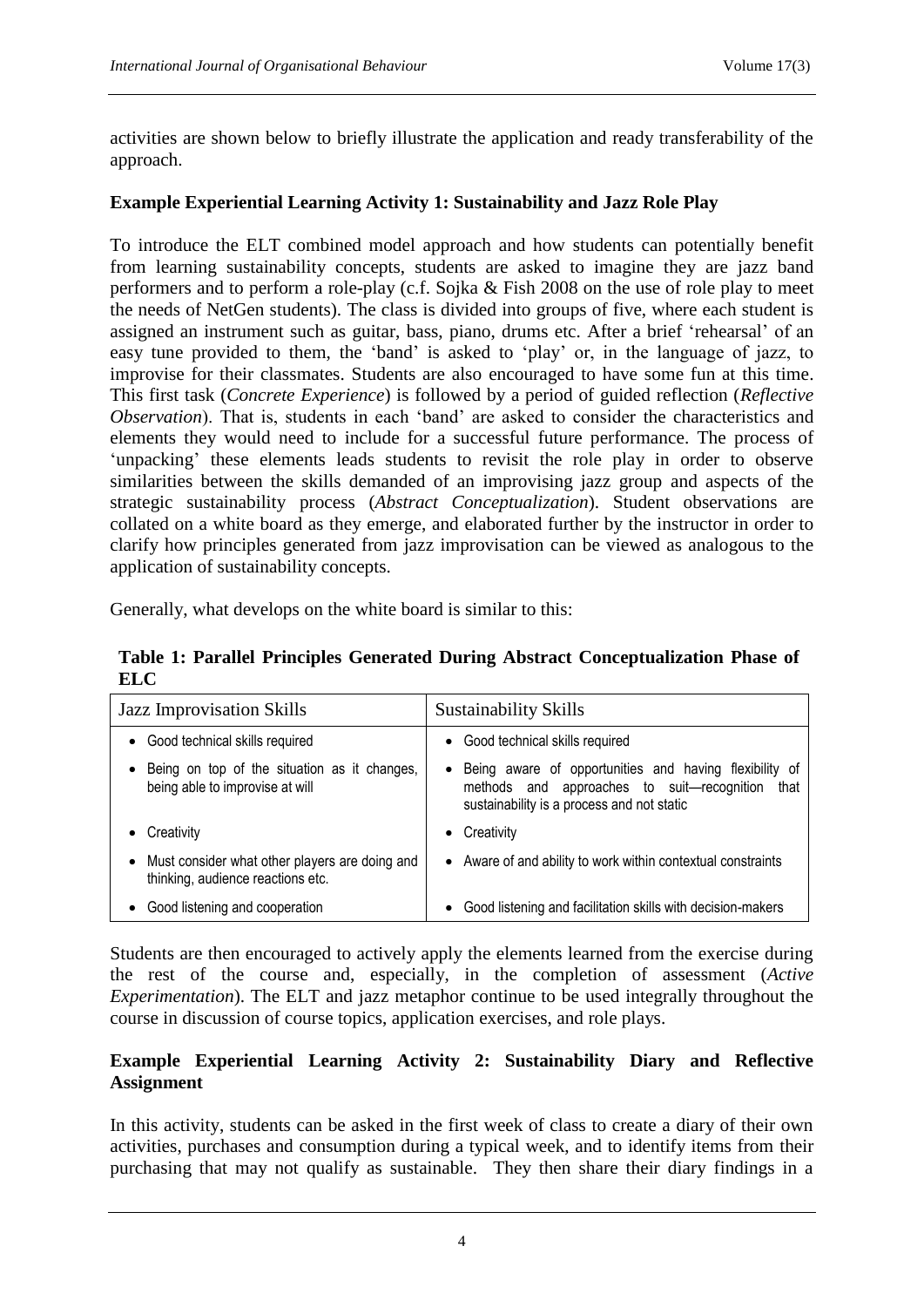reflective discussion with the class. The diary task (*Concrete Experience*), and the reflective discussion (*Reflective Observation*) allows students to give voice, and then thought, to a number of alternative issues and imperatives relating to sustainability. In the following segment of this activity, students are asked to complete a reflective assignment that details how their new learning and understanding of sustainability may have changed their attitudes, and what principles can be generated from their new understanding (*Abstract Conceptualization*). Next, they are encouraged to apply their learning 'going forward'; that is, they are asked to consider how they can apply the principles just discussed (*Active Experimentation*) in their consumption and other aspects of their daily lives, and to test their assumptions during further discussion of sustainability topics.

The seeming simplicity of the ELT approach belies the depth of learning that can be achieved with the method, especially when reflective practice is incorporated to enhance the Reflective Observation and Abstract Conceptualization phases of the learning cycle. Inclusion of the already-established jazz metaphor as a constant theme adds coherence to the fun aspects of what can be an otherwise challenging course topic.

The combination model offers an opportunity for maintaining rigor in one's instructional framework, based on the well-established Experiential Learning Theory. Combined with reflective practice to deepen the learning experience, and the jazz metaphor to add a fun element (in this instance at least), the innovative approach can be utilized to successfully address a number of pedagogical problems, especially those that have been identified as particular to NetGen learners. Operationally, the authors suggest that the approach to incorporating sustainability learning outlined in this paper can be usefully applied to many business courses.

# **REFERENCES**

Beach, D 2005, 'The Problem of How Learning Should Be Socially Organised: Relations Between Reflection and Transformative Action', *Reflective Practice*, 6 (4), 473-489.

Borin, N & Metcalf, L 2010, 'Integrating Sustainability into the Marketing Curriculum: Learning Activities that Facilitate Sustainable marketing Practices', *Journal of Marketing Education,* 32, 140-154.

Bostrom, L & Lassen, L 2006, 'Unraveling Learning, Learning Styles, Learning Strategies and Meta-Cognition', *Education and Training*, 48 (2), 178-189.

Brookfield, SD 1986, *Understanding and Facilitating Adult Learning,* San Francisco: Jossey-Bass.

Bridges, CM & Wilhelm, WB 2008, 'Going Beyond Green: The 'Why and How' of Integrating Sustainability into the Marketing Curriculum', *Journal of Marketing Education*, 30, 3-46.

Brookfield, SD 1987, *Developing Critical Thinkers: Challenging Adults to Explore Alternative Ways of Thinking and Acting,* San Francisco: Jossey-Bass.

Close, AC, Ashutosh, D & Maholtra, N 2005, 'Chalkboards to Cybercourses: The Internet and Marketing Education', *Marketing Education Review*, 15 (Spring), 81-94.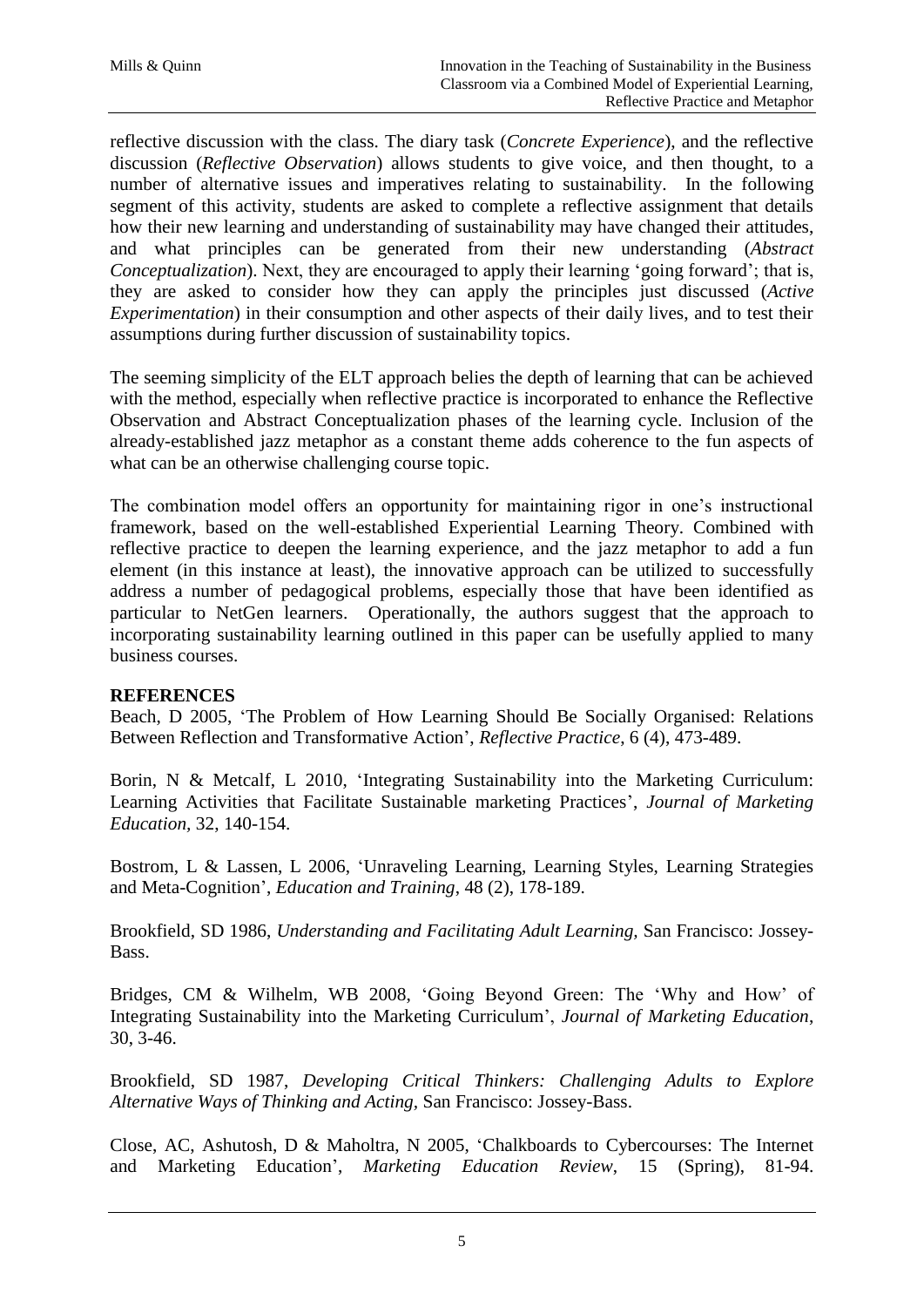Fernstein, L & Fernstein, F 2005, 'Portfolio Assessment and Reflection: Enhancing Learning through Effective Practice', *Reflective Practice*, 6(2), 303-309.

Kamoche, K, Miquel Pina e Cunha, and Joao Vieira da Cunha 2003, 'Towards a Theory of Organizational Improvisation: Looking Beyond the Jazz Metaphor', *Journal of Management Studies,* 40 (8), 2023-2051.

Knight, P 2002, 'Summative Assessment in Higher Education: Practices in Disarray', *Studies in Higher Education*, 27, 275-286.

Kolb, DA 1984, *Experiential Learning: Experience as the Source of Learning,* Englewood Cliffs: Prentice-Hall.

Kolb, AY & Kolb, D 2005, 'Learning Styles and Learning Spaces: Enhancing Experiential Learning in Higher Education', *Academy of Management Learning and Education*, 4 (2),193-212.

Lengnick-Hall, M & Lengnick-Hall, C 1999, 'Leadership Jazz: An Exercise in Creativity', *Journal of Management Education*, 23 (1), 65-70.

Lincoln, DL 2008, 'Drama in the Classroom: How and why Marketing Educators Can Use Nonverbal Communications and Enthusiasm to Build Student Rapport', *Marketing Education Review*, 18 (3), 53-65.

Martin, D & Schouten, J 2012, *Sustainable Marketing*, Upper Saddle River, New Jersey: Prentice-Hall.

Matulich, E, Papp,R & Haytko, D 2008, 'Continuous Improvement Through Teaching Innovations: A Requirement for Today's Learners', *Marketing Education Review*, 18 (1),1-7.

Miller, CC & Ireland, DR 2005, 'Intuition in Strategic Decision-making: Friend or Foe in the Fast-paced 21st century?', *Academy of Management Executive*, 19 (1), 19-30.

Mills, MK 2010, 'Using the Jazz Metaphor to Enhance Student Learning and Skill Development in the Marketing Research Course', *Journal of Marketing Education,* 32 (3), 300-313.

Nachmanovitch, S 1990, *Free Play: Improvisation in Life and Art*, New York, N.Y., Jeremy Tarcher/Putnam/Penguin Books.

Newton, PM 2004, 'Leadership Lessons From Jazz Improvisation', *International Journal of Leadership in Education*, 7(1), 83-99.

Pelton, LE & True, S 2004, 'Teaching Business Ethics, Why Gen Y?', *Marketing Education Review*, 14 (Fall) 63-70.

Pfeffer, JF & Fong, C 2002, 'The End of Business Schools? Less Success Than Meets the Eye', *Academy of Management Learning and Education*, 1, 78-95.